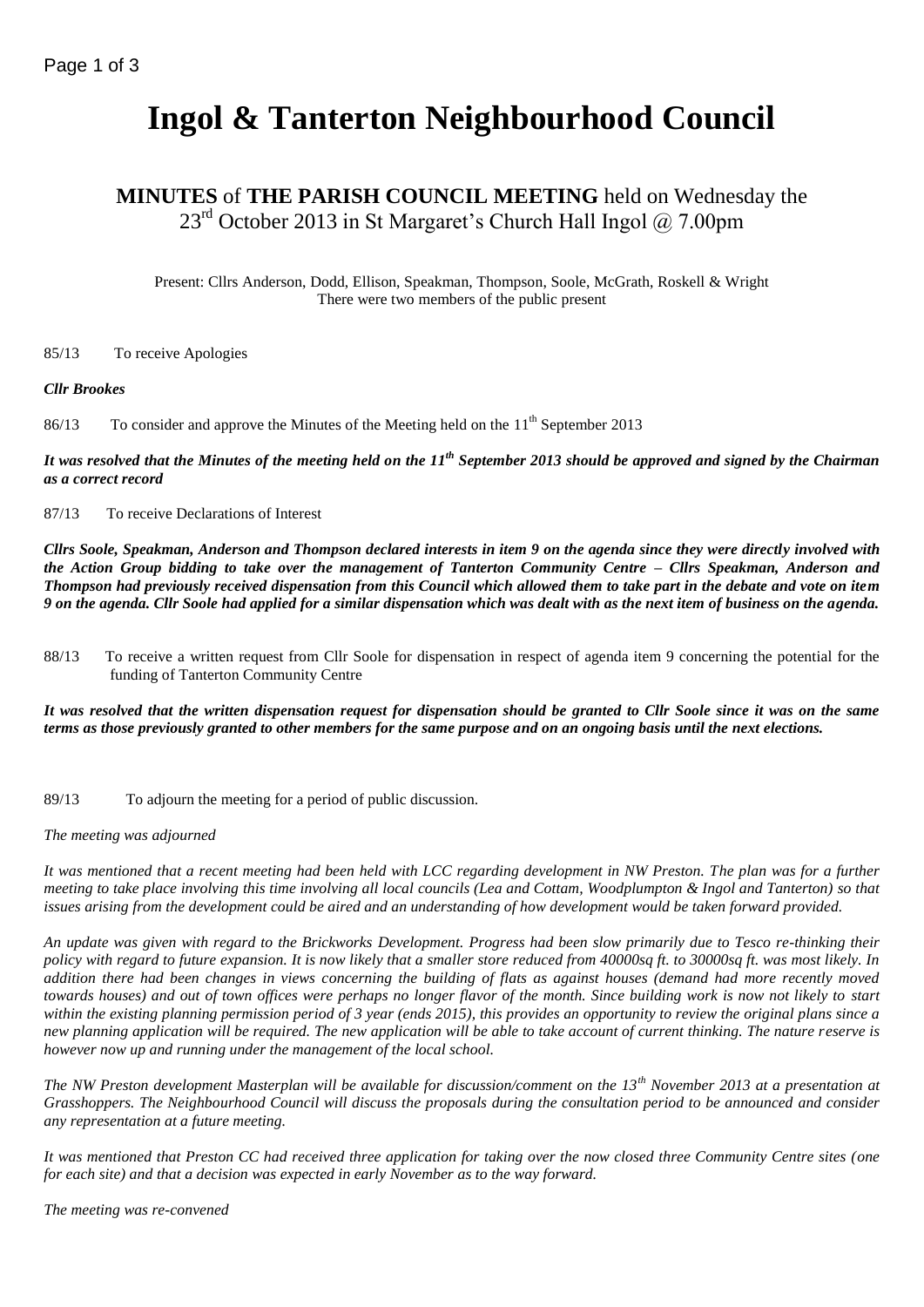## Page 2 of 3

90/13 To consider planning application 2013/0693 relating to change of use of John O'Gaunt public house to children's day nursery including external alterations to existing building, erection of boundary fence and alterations to car parking and landscaping areas.

#### *It was resolved that this Council should make the following comments:*

*That this Council whilst generally supporting the proposals had concerns with regard to the provision of rented accommodation* above the proposed nursery which according to the plans did not have a dedicated separate access. It was felt that a dedicated *access must be provided so as to ensure that no person occupying the accommodation could enter the nursery premises. In addition a query was raised concerning the required change of use should such accommodation be provided since it was unclear as to whether this was required?*

| 300064   | <b>Preston Vocational Centre</b>      | Labour charge for planters    | 337.98 |
|----------|---------------------------------------|-------------------------------|--------|
| $300065$ | Page and Taylor                       | Materials for planters        | 816.20 |
| 300066   | <b>Greenwood Gardening Services</b>   | Delivery of planters to sites | 60.00  |
|          | 300067   Greenwood Gardening Services | Lengthsman                    | 400.00 |
| 300068   | Ingol Methodist Church                | Donation                      | 250.00 |
| 300069   | <b>Greenwood Gardening Services</b>   | Lengthsman                    | 392.00 |
| 300070   | <b>Newgate Nurseries</b>              | Plants for planters           | 267.14 |

#### 91/13 To authorise payment of the following accounts:

#### *It was resolved that the above mentioned payments should be approved.*

92/13 To receive and approve the Statement of Accounts as at  $30<sup>th</sup>$  September 2013 (enclosed)

## *It was resolved that the Statement of Accounts as at 30th September 2013 should be approved*

93/13 To consider the following motions:

That this Council would be minded to accept an asset transfer of ownership of Tanterton Community Centre in 2/3 years on terms and conditions that are acceptable to it.

That this Council commit to providing additional standby funding to the operating group of Tanterton Community Centre, should the now formed Action Group be successful in their bid to take over management, subject to this support being capped at £5K per annum for the first two full years of operation and subject to demonstrable and fully justified evidence of the need for such additional funding.

A recorded vote was requested

*It was resolved that this Council would be minded to accept an asset transfer of ownership of Tanterton Community Centre in 2/3 years on terms and conditions that are acceptable to it.*

*In favour Cllrs: Anderson, Ellison, Speakman, Thompson, McGrath and Soole Against Cllrs: Dodd and Wright Abstention Cllr Roskell* 

A recorded vote was requested

*It was resolved that this Council commit to providing additional standby funding to the operating group of Tanterton Community Centre, should the now formed Action Group be successful in their bid to take over management, subject to this support being capped at £5K per annum for the first two full years of operation and subject to demonstrable and fully justified evidence of the need for such additional funding.*

*In favour Cllrs: Anderson, Ellison, Speakman, Thompson, McGrath and Soole Against Cllrs: Dodd, Roskell and Wright*

94/13 To consider a response to the Publication Version of the Site Allocations and Development Management Policies full details of which have already been advised to each of the Council's members.